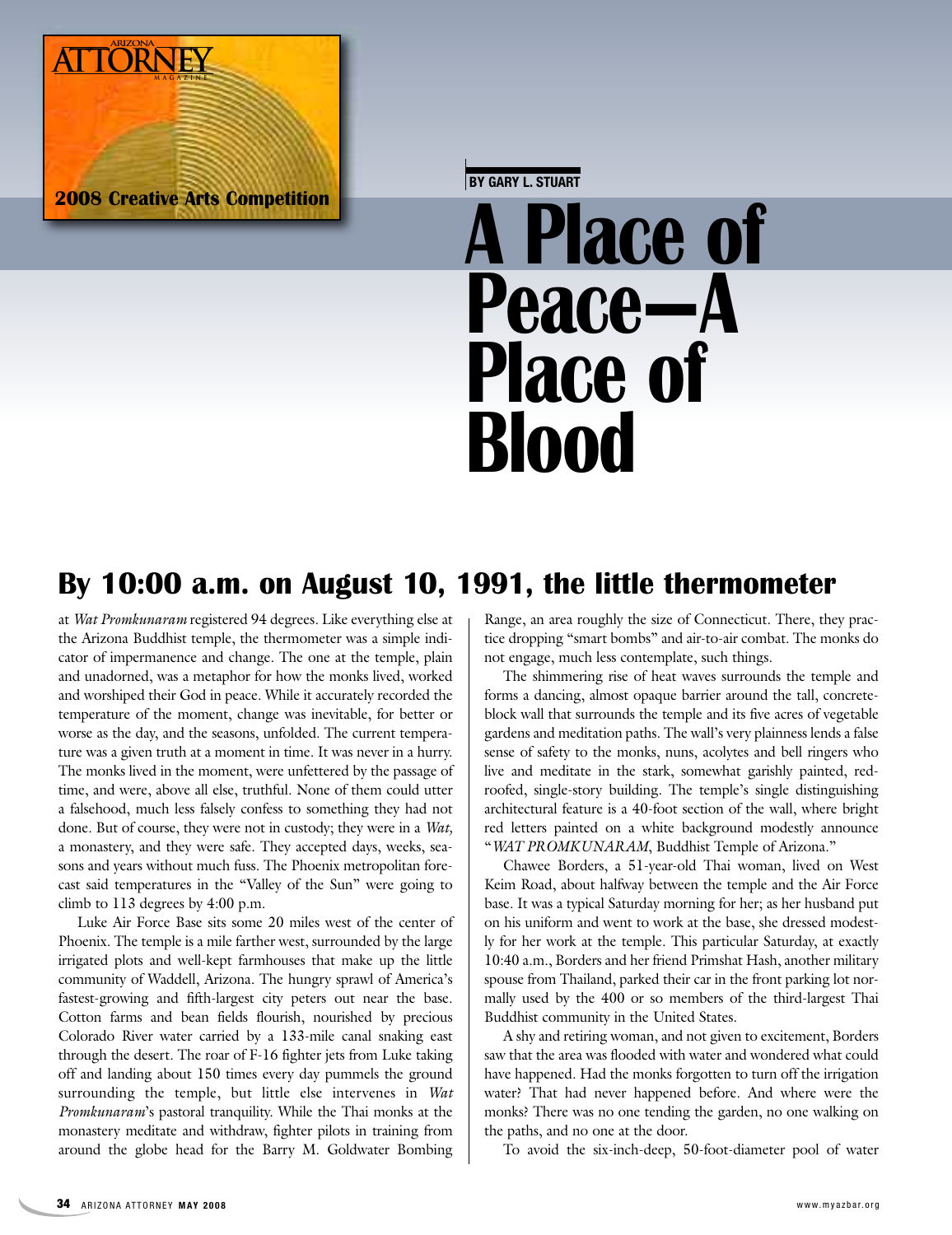# **HONORABLE MENTION**



blocking the main entrance, Borders led the way through the mud to the door. She and Hash were used to the shudder and roar of the booming jets, but they were relieved, as always, to be inside the cushioning concrete block walls of the temple.

Assuming that the monks had simply forgotten to turn off the irrigation system, the women entered and took off their shoes, as Buddhist tradition dictated. They put the fresh-cut flowers they'd brought for the monks in front of the Buddha in the main hall. They were about to enter the living room to deliver the food when Borders thought she heard a telephone ringing somewhere in the temple. She moved quickly to the pay phone in the kitchen, only to find, to her amazement and growing fear, that the phone line had been cut, the two ends of the line dangling at an odd angle to the plain whitewashed wall.

It was at that moment, with the cut phone cord still in her hand, that she saw monks lying on the floor in the living area, alongside the abbot. She was startled to see that an elderly nun was also on the floor, next to the abbot. This was alarming to Borders, a devout member of the temple, because in Buddhism, it is forbidden for women to sleep next to monks, who take vows of celibacy.

**Gary L. Stuart** earned degrees in business and law at the University of Arizona in 1964 and 1967, respectively. He joined Jennings, Strouss & Salmon in 1967, and early in his career, he began to teach, write, and lecture at both the local and national levels. He has tried more than 100 jury cases to a conclusion and earned the rank of Advocate as a juried member of the American Board of Trial Advocates. The State Bar of Arizona certified him as a Specialist in trial practice. He serves as Adjunct Assistant Professor of Law at the James E. Rogers College of Law at the University of Arizona and at the Sandra Day O'Connor College of Law at Arizona State University. He also has served an eight-year term on the Arizona Board of Regents. In 1998, he left the full-time practice of law, quit trying big cases, and began writing about them.

He has written a dozen law review articles, many op-ed pieces, essays, stories, more than 50 CLE booklets, and four books, including *The Ethical Trial Lawyer, Litigation Ethics, The Gallup 14,* a novel, and *Miranda—The Story of America's Right to Remain Silent.* His next book, *"CON-FESS!,"* the story of the 1991 Temple Murders and the Tucson Four, is expected to be released in Spring 2009.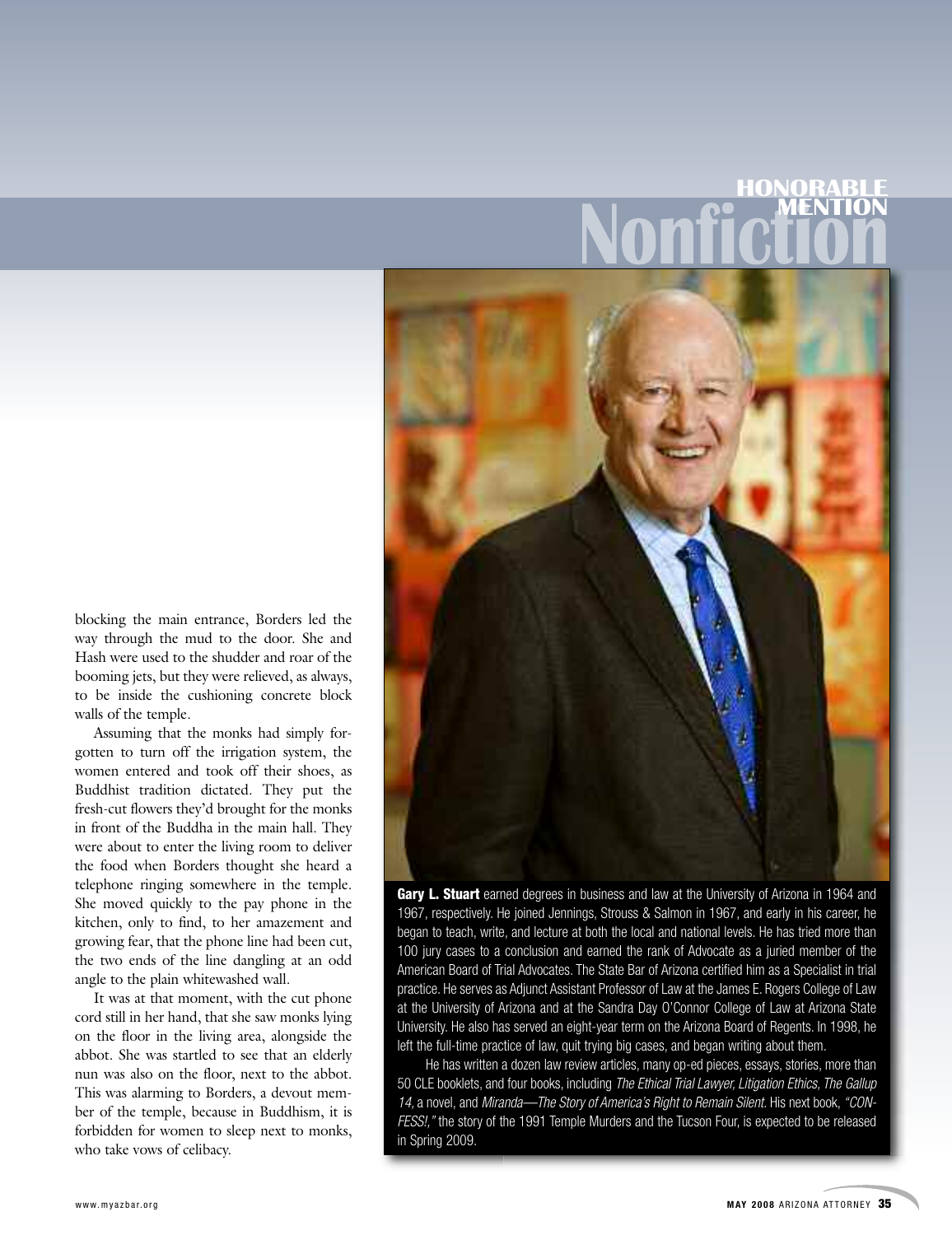

#### **Nonfiction A Place of Peace-A Place of Blood Gary L. Stuart**

The monks were face down on the floor and appeared to be asleep, but with limbs oddly askew. Their hands were intertwined, legs straight, and most of them were fully dressed, as if they had never gone to bed the previous night. Most were flat on their chests, but one or two were on their sides, as though caught between lying down and falling down. Their heads were mostly facing one another, as though each had been trying to see the others one last time.

Then Borders saw blood. A shudder later, she sensed that the pile of bodies and the array of orange robes were not just her monks. She said she felt, rather than saw, a boy and his grandmother, the elderly nun, lying next to the abbot. Nine in all; six monks, a nun, an acolyte, and a 17-year-old boy. Borders did not think they were asleep but could think of no other explanation for their stillness. She had never seen death this close, and her heart sent a scream up into her throat. She was sure, now that she looked more closely, that her monks were gone—and she fell to her knees.

She might have stayed there, crushing her eyes shut and trying to breathe where there seemed to be no air, but her friend wailed. Without thinking or looking at anything else, the two women pushed one another backward, out through the side door, and stumbled into the main hall. As though being chased by what they had seen, they ran barefoot as fast as they could, up to the paved road and down it to nearest neighbor.

The houses are generously spread out in this old farming community, with the next-door neighbor situated almost 200 feet from the temple's perimeter wall. The neighbor had dogs, which scared the women as they started up the path leading to his house. They turned and ran another hundred feet to Joseph Ledwidge's house. In halting and frantic English, Borders described what she had seen. Hash, sobbing uncontrollably and nearly out of breath, added very little to this first description. Together, Hash, Ledwidge and Borders ran back to the temple.

Ledwidge would later describe what he saw as an "execution." He and Borders ran back to his house while Hash waited outside in the temple parking lot. The Maricopa County Sheriff's Office logged in the first 911 call at 11:09 a.m. The grisly discovery they made that morning would soon ripple through the Valley of the Sun. By 11:45 a.m., radio coverage was widespread; TV stations followed suit with "breaking news" for the rest of the day. The first print coverage came the next morning, when the *Arizona Republic* devoted much of its Sunday morning front page to Borders' first glimpses into the horror that turned a place of peace into a place of blood.

The *Wat Promkunaram* temple is in one of Arizona's "county islands." Local police departments serve the larger communities of Phoenix and Glendale to the east. Smaller towns like Waddell contract with Maricopa County for law-enforcement coverage. Accordingly, the county sheriff's dispatch center took all 911 emergency calls from Waddell. The female caller, Mrs. Ledwidge, shrieked, "Yes, emergency at the Buddhist temple — " As demanded by her training, the 911 operator made a note of the address from her call screen and tried to calm the distraught woman. In the process, she sent an automatic signal to all patrol cars in that area advising them of "unknown trouble." The 911 operator told Mrs. Ledwidge, "Police are on the way."

Then Chawee Borders took the line, barely able to contain her hysteria. "Hi, lady. I've got a membership in the temple. I come feed them lunch today … I come feed them lunch today, my monk . … They all die the same place." Trying to remain calm, the 911 operator asked for more details, but Borders said, "No, I don't know. Nobody answer. I see blood all over. Come see, please, officer. Please! Now! Go see now."

The first officer to arrive at the crime scene, Deputy T. Wipprecht, slid into the parking lot at high speed at 11:13 a.m. Deputies P. Ellis, T. Lopez and M. Pender immediately followed him. Within the hour, scores of deputies, dozens of technicians, and most of Sheriff Tom Agnos's command-staff officers arrived from their downtown Phoenix headquarters.

Arizona, the last of the lower 48 to be granted statehood, had its first mass murder. The deputies cordoned off the parking area with yellow crime-scene tape, technicians moved the cars in the front lot, and the first responders, gloved and wearing cloth booties over their boots and high-top shoes, cautiously stepped into the meeting hall through the front doors. It was more than a little crowded, because every command officer insisted on getting inside as quickly as possible.

These doors open directly onto a 50-foot-square room. At the far end of the room, visitors are treated to a kaleidoscope of color and pageantry. Bright white walls support a cantilevered, 12-foottall ceiling holding eight large ceiling fans with large clear bulbs. At the end of the hall, away from the double entryway, a six-foot-deep, 25-foot-wide alcove houses a life-size golden Buddha. It towers eight feet above the floor on an altar festooned with statuary, pictures, flower arrangements, candles and Buddhist religious symbols. Flanking the alcove on either side are plain white single doors providing access to the kitchen and dining area and a sitting room. The main hall holds the temple's "money-tree," where dozens of one-dollar bills dangle in its low-hanging branches.

Even though the shutters were open, every light in the Temple was on, allowing the harshness of a hot desert day to flood the room. From 50 feet away, the deputies saw exactly what Borders and Hash saw when they entered from the side door: The brightly lit room stood in dark contrast to the bodies arrayed like logs in a pond of blood, wedged between two sofas and a love seat. As the first deputy gingerly pushed on the door, carefully avoiding the bloody leg within inches of the door's opposite edge, he involuntarily raised his hand to his mouth and nose, took a stutter-step forward, and sucked in the already fetid air. The deputies, all hardened crime scene veterans, were hit with a repulsive acidic smell that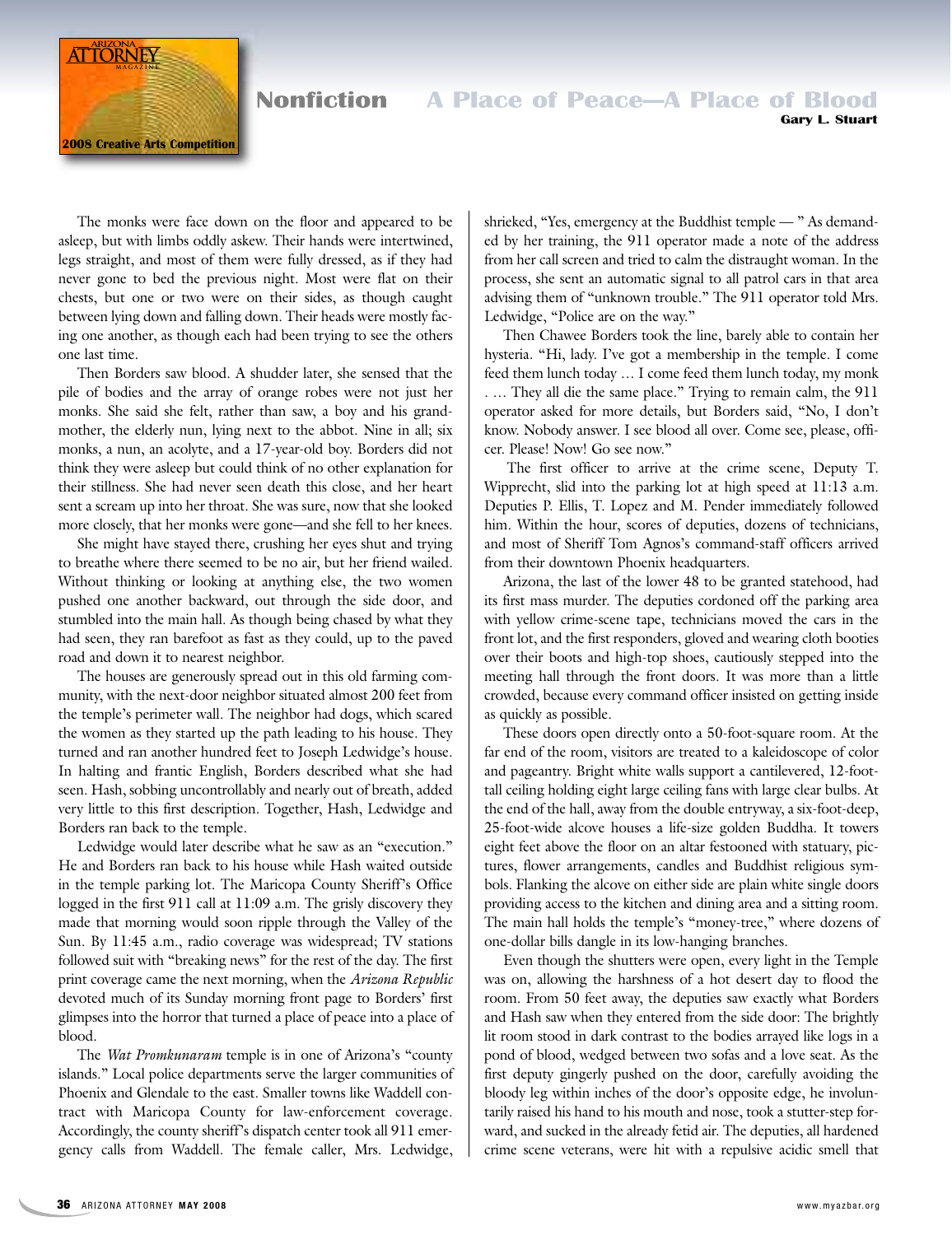

### **Nonfiction**

gagged most of them.

The smell of stale cigarette smoke hung in the air. It lingered ominously, because this room was restricted to the monks, whose religious beliefs prohibited smoking. The other stink, the one a cop never gets used to, was overpowering. The intensely harsh smell of gunpowder and large pools of clotting blood fought for attention with the stale smell of burned ashes. This was a charnel house, a place of eternal sleep—nine lives blotted out.

All but one was face down on the floor. Each monk in the shoulder-to-shoulder oval was face-to-face, across a six-foot narrow space with everyone else. The victims' tonsured heads lay from two feet to only five inches apart. Arms, hands and elbows touched in many places. Their feet were bare, as usual, but now, their bright orange

saffron robes seemed to blanket the pile of bodies. Most who know Buddhist doctrine feel that from the moment the killers stormed the monastery, the monks began to withdraw into a state of inner peace from which all trappings of resistance dissolved. Taking refuge in the Buddha, they removed the armor of life. In death, they no longer wore the constant grin, a spontaneous gesture of fare-theewell, so common to Thai monks.

The important details, last sounds, how they accepted their fate, and how the death knell sounded in the closing seconds of secular life are, to this day, known only to the killers. Only they can still hear the sounds of dying, see

The important details, last sounds, how they accepted their fate, and how the death knell sounded in the closing seconds of secular life are, to this day, known only to the killers.

between 10:00 p.m. and midnight. Some of the monks were in the living room talking. This small group was jerked up off the couches and ordered to "hit the dirt." The invaders rousted other monks from their sleeping cubicles and shoved them into the six-foot-wide space between the two-person love seat on the east wall of the sitting room, and the six-seat couch against the opposite wall. All seven men, and the 17-year-old boy, were prodded by gun barrel until they knelt facing one another in a rough oval. Passive by both culture and intense training, the monks laced their fingers around the backs of their heads and kneeled on the edge of the unknown. The older monks understood that things become clear when there

Although there is some dispute about the exact time of the attack, most investigators mark the initial break-in somewhere

is nowhere to escape.

The killers clomped on and over legs, backs, couches and the loveseat. They swaggered, cursed and poked the monks with their guns. Smoking incessantly, they stubbed out their butts in a large glass ashtray placed in the middle of the oval. They did not know much about crime scene evidence, because they left behind, on the floor in the center of the oval, a nearly depleted pack of Marlboros, and a recently purchased yellow Bic lighter. Maybe, because there were no fingerprints on either the package or the lighter, they were at least smart enough to wear gloves. Knowing that monks don't smoke, they took delight in bedeviling them and their

the blinding flash of muzzle fire, and sense the sickening thud of bullets ripping through flesh, cartilage, muscle and bone. Although no one can ever really fathom the depravity that allowed a human being to execute nine others under these grotesque circumstances, the true story of what happened in the temple eventually came to light. Along the way, the shameful story of how the Arizona legal system dealt with its first mass murder added a new layer of blood onto what had been a place of peace.

The crime scene forensic evidence and the ballistics testing established that there were at least two killers, probably male and probably young. They drove to *Wat Promkunaram* just before midnight on Friday, Aug. 9, 1991. One carried a Marlin boltaction, multi-shot, .22-caliber rifle with a standard-length black barrel, a cheap sight and a simple wood stock. When used at extremely close range, as it was that night, it was deadly accurate. The other killer had a Stevens 20-guage, pump-action shotgun, which was not accurate beyond 40 feet, and absent a head shot, it was not deadly at three feet.

ideas about long life and inner peace. They desecrated the air with their cigarettes, beer-fouled breath and the banality of youth, bent on killing.

Things took a turn for the worse about 30 minutes after they arrived. While pillaging the sleeping rooms, one of the killers discovered an elderly woman, a nun, cowering in a closet. He herded her at gunpoint into the kitchen and dining area and ordered her to join the others on their knees. She, too, clasped her hands behind her neck and faced her longtime friends. She was grayheaded, wrinkled and submissive. Her dark brown eyes shone in her forgiving face, and everyone there knew her as a woman who laughed a lot. Her family remembered her as the grandmother who loved life with the zest of someone entirely content and at peace with the world. Unlike the saffron-robed monks who surrounded her, she wore a plain white cotton shirtwaist, and pants to her ankles. Like the others, she was barefoot. Neither her age nor her sex meant anything to the invaders. They wedged her into the open end at the top of the group.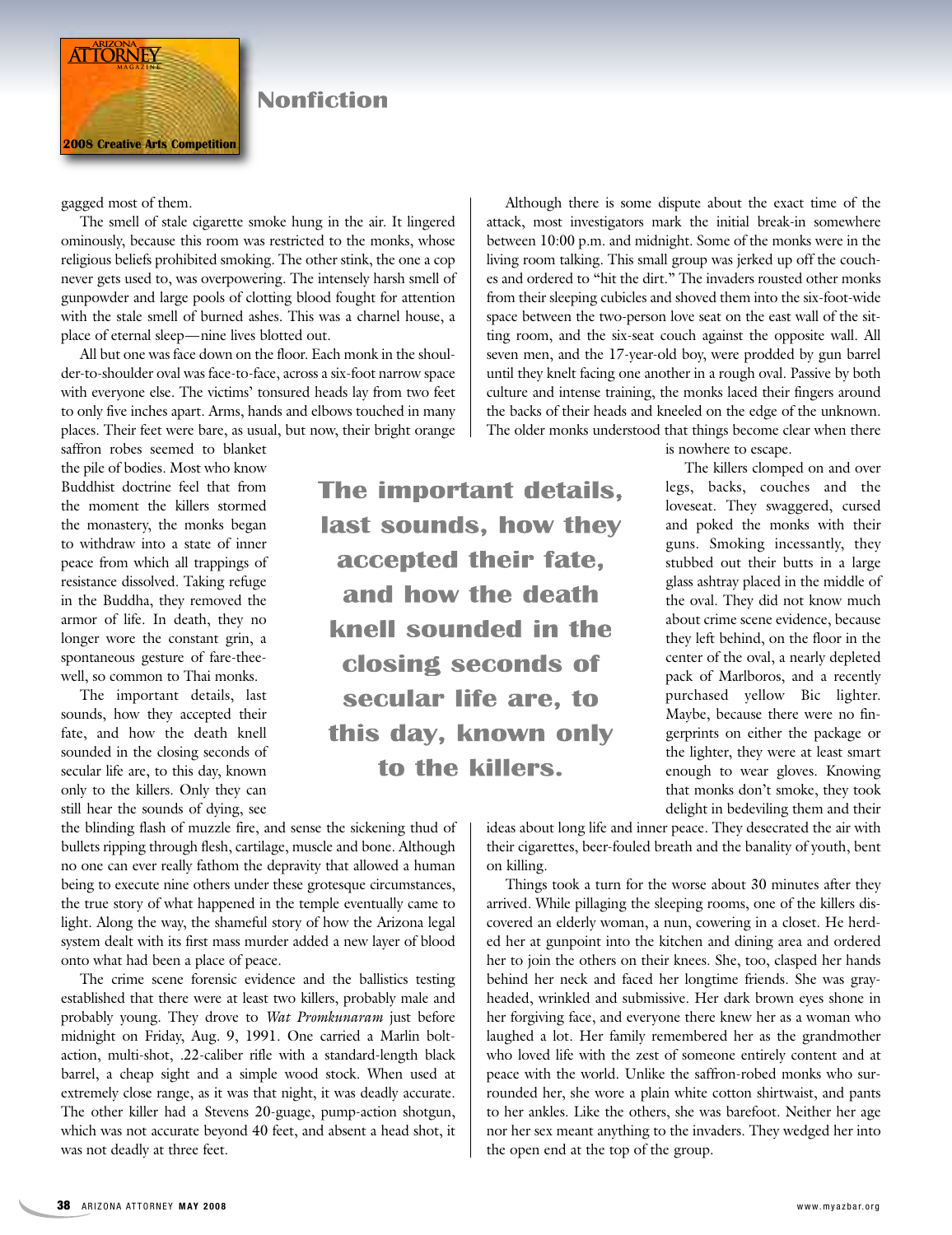#### **A Place of Peace–A Place of Blood Gary L. Stuart**

For the next hour, they took turns guarding the monks, the nun and the acolyte, while one or the other ransacked the sleeping rooms. They upended sleeping mats. knocked over simple tables, pulled drawers out of chests, and swept everything off shelves and walls. One screamed that all this stuff was worthless—as it was, except to the impoverished monks whose sole earthly possessions were neatly shelved



in those cubicles. They found the temple's safe but not its key. They badgered the monks but got nowhere. None would say anything about the key to the safe.

The life-size statue of Buddha revealed only gold paint. In the end, there wasn't much to steal: some cash, two stereos, six inexpensive still cameras, a lowend video camera, a pair of binoculars and a handheld bullhorn. An hour or two of rampaging and pillaging produced what they later described as "big party

money." They made a pile on the kitchen table for the  $$2.650$  in bills,  $$140$  in coins, and a dozen sets of keys to the temple's welltraveled but always clean van. Everyone who lived in the temple had a key to the van, which was used in true communal style. Some of the car keys were on rings with other keys.

The crime-scene photographs of the monks' rooms bear witness to the fact that these holy men had little need for the material things their killers seemed so desperate to find. Typical of sleeping rooms assigned to monks in monasteries all over the world, the rooms at *Wat Promkunaram* were small spaces suitable for rest, meditation and reading. These drywall cubicles blocked out a world obsessed with material things. In these rooms, the killers could see in seconds every

> Clockwise from top: The Buddhist temple in Waddell, Ariz.; camouflage used by the assailants; convicted murderers Jonathan Doody and Alessandro Garcia; Sheriff's Office crime-scene diagram; weapons used in the murders.